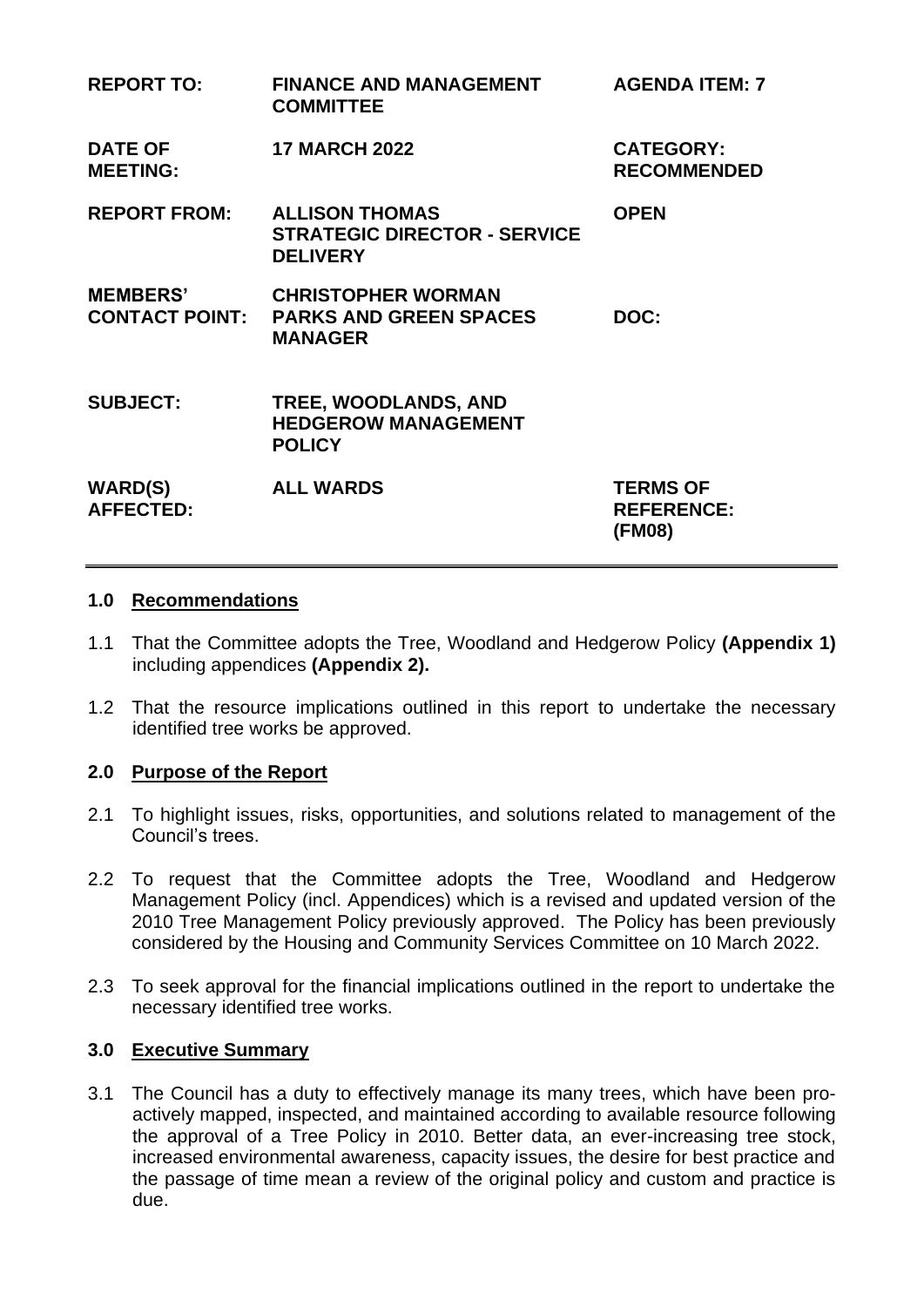- 3.2 The original 2010 Tree Management Policy has been updated and replaced with a refreshed Tree, Woodland and Hedgerow Policy (Appendix 1) including appendices (Appendix 2). These are companion documents which have been created to provide the Council with a planned way forward for managing its trees safely, efficiently, effectively, and economically by providing current, medium, and long-term direction and action.
- 3.3 The recommended revised Policy documents, which were considered and approved by the Council's Housing and Community Services Committee on 10 March, outline issues and essential actions for dealing efficiently, effectively and economically with the District's tree, woodland and hedgerow issues, in particular:
	- to optimise the protection and management of its tree stock
	- to improve its service to residents
	- to protect members of the public and employees
	- to reduce the number of tree-related service enquiries and complaints
	- to mitigate the potential for future negligence claims resulting from tree failure or subsidence
	- to support planning policy and development
	- to increase tree canopy cover according to achieve National Forest targets, meet carbon neutrality targets to mitigate global overheating and assist meeting the Council's Climate Emergency commitments
	- to protect and enhance biodiversity in relation to trees, woodlands, and hedgerows
	- to ensure that the important role of trees in providing ecosystem services is developed and is well understood and appreciate.
- 3.4 The Policy documents aim to realise the stated proposed Vision:

*"South Derbyshire will be a District where the natural capital of its trees, woodlands and hedgerows are fully valued, properly managed and wellmaintained so that they can make their optimum contribution to ecosystem services and the health and well-being of the community, whilst providing aesthetic and seasonal pleasure to today's residents and visitors and future generations."*

- 3.5 There are several risks and opportunities facing the Council which are highlighted by an examination of current issues. These issues include risks associated with achieving current policy response times, lack of a dedicated and defined tree work budget, an expanding tree management workload, unrecorded trees, uninspected trees, increasing adoption of trees, non-completed essential tree work, commissioning and procurement practice, handling of tree enquiries and complaints, and criminal damage.
- 3.6 There are financial implications of managing the Council's trees, much of which is covered within existing resources, but to meet its responsibilities there is a further requirement for dedicated budget for external arboricultural services.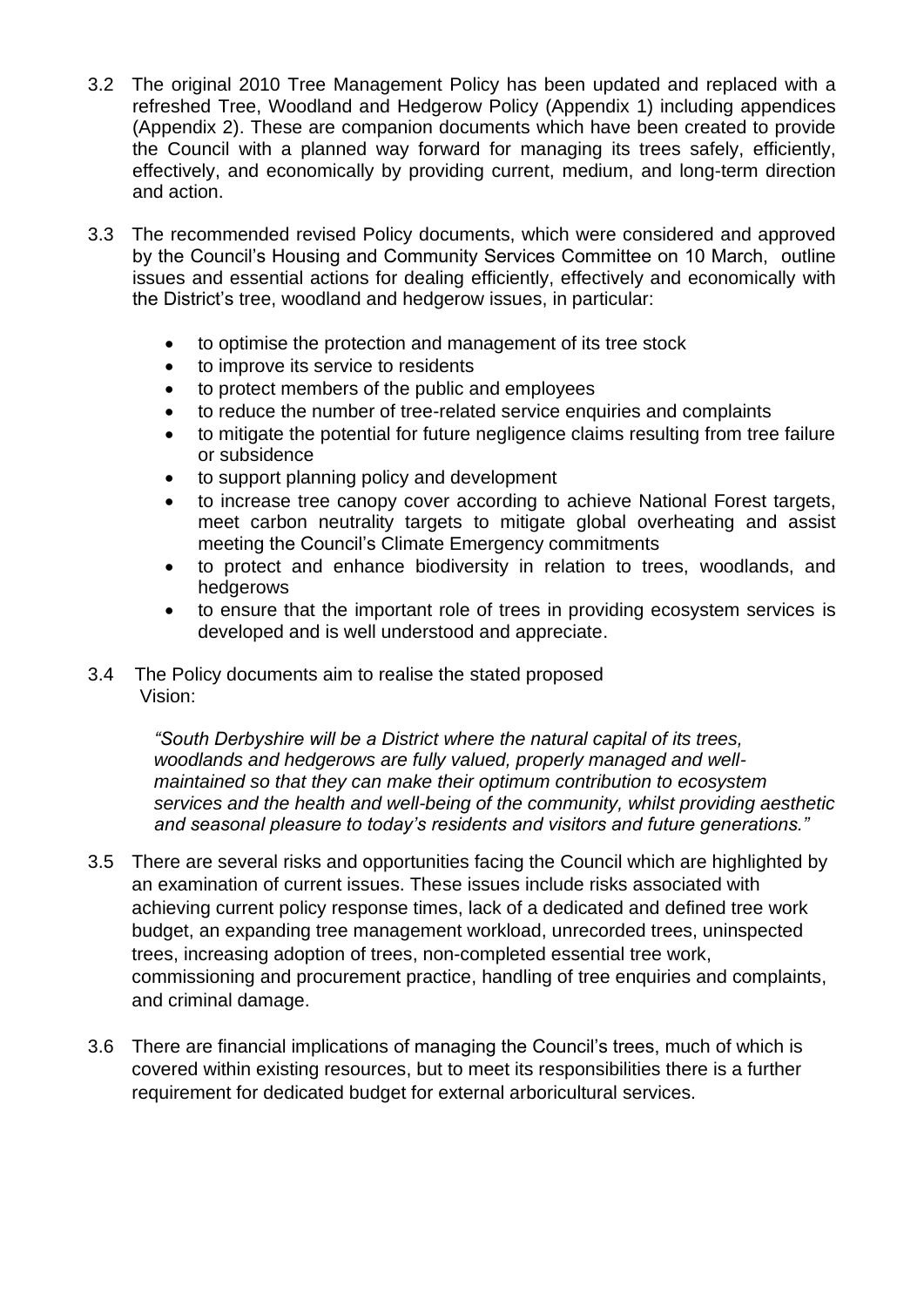# **4.0 Detail**

- 4.1 The Council's Tree Management Policy was adopted in 2010. The current policy, attributes priority timescales to when tree works must be undertaken and has, in part, created a backlog of tree maintenance works that must now be resolved.
- 4.2 The current priority timings in the (2010) policy is creating unnecessary procedural risk. Changing the priority timings in the revised Management Policy would reduce the Council's procedural risk, by introducing a traffic Red/Amber/Green (RAG) system of priority would be put in place rather than a specific timeframe approach.
- 4.3 If the recommended revised Policy, which was considered and approved by the Council's Housing and Community Services Committee is adopted this would go some way to better managing the identified risks. However, there are still trees that still require some form of works, so whilst the risk process is managed the backlog of tree work will not disappear - if anything these will continue to accumulate.
- 4.4 Therefore, the recommended response is to provide appropriate and dedicated resource that will allow the appointment of external approved arboricultural contractors that will solely work on clearing the identified backlog of priority tree works promptly and efficiently, over an initial two to three-year period (as set out in 5.4), whilst the Council implements its revised Policy approach and meaningfully operationalise this.
- 4.5 In common with most local authorities, South Derbyshire District Council is responsible for many areas of land which often contain trees, woodland, and hedgerows. These valuable natural capital assets, which are critical to the ecosystem need careful management.
- 4.6 The Policy documents have been created with due consideration to current legislation and national, regional, and sub-regional policy. In addition to relevant UK legal case law and applicable non-governmental organisations' policy and guidance which is dedicated to ensuring health and wellbeing of the public whilst protecting trees and related biodiversity. Furthermore, advice has been sought from the Council's insurers, Zurich and incorporated into the documents and proposals.
- 4.7 Although the Tree Officer post sits within Cultural and Community Services, it should be noted that management of trees impacts on many other Council service areas including Housing, Planning, Corporate Property, Operational Services, Environmental Services, Legal Services etc. as such the Tree Management Policy documents are critical cross-cutting strategic documents.
- 4.8 Given the impact of tree management across service areas, considerable emphasis has been placed on a more integrated approach to managing the Council's trees using guidance from several industry bodies and organisations, including:
	- The Forestry Commission UK Forestry Standard 2017
	- The Health and Safety Executive Management of the risk from falling trees.
	- UK Road Liaison Group Well-managed Highway Infrastructure Code of Practice
	- National Tree Safety Group Common sense risk management of trees
	- Tree and Design Action Group Trees in the Townscape: A Guide for Decision Makers.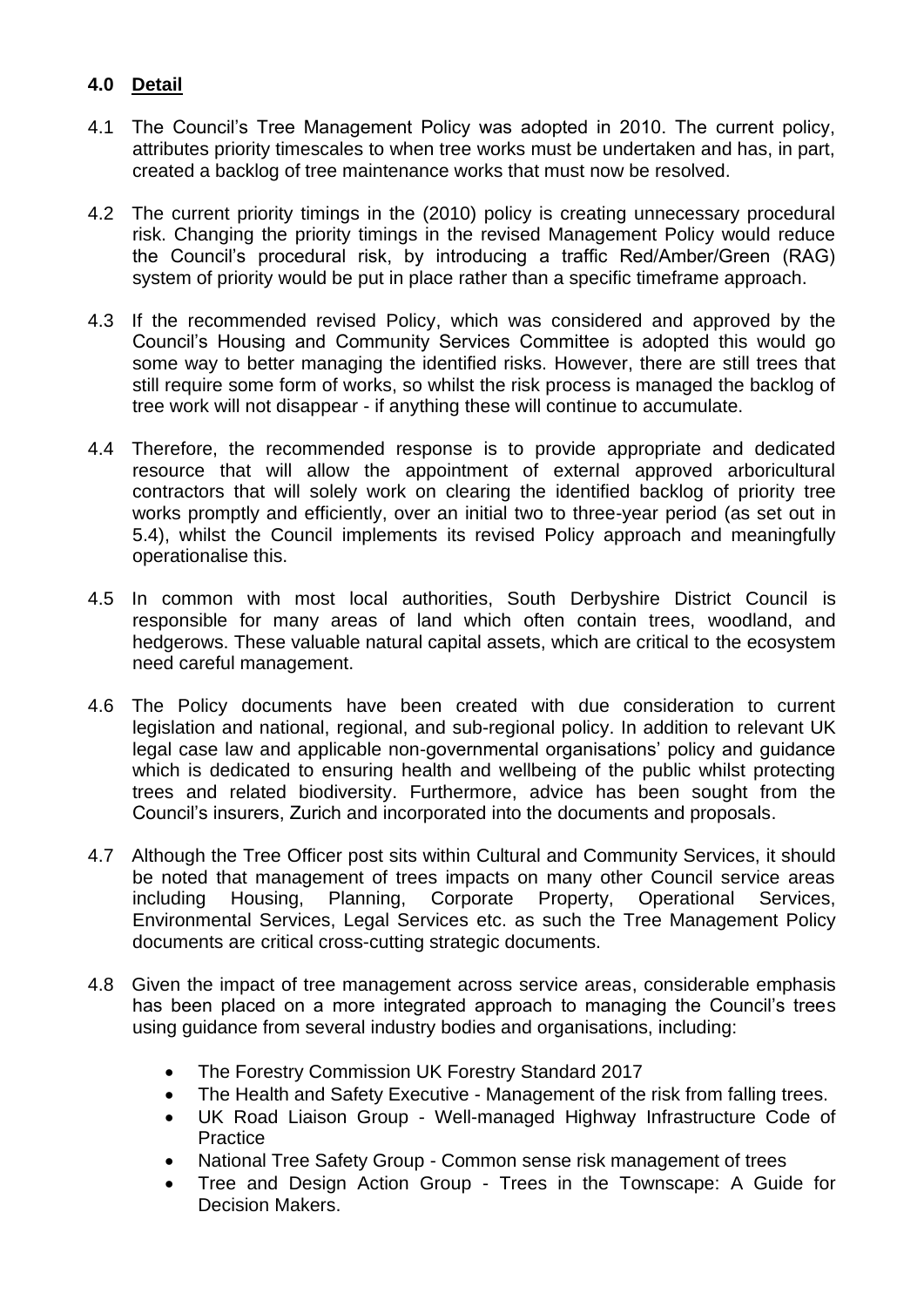- 4.9 Those involved in caring for the Council's trees are in the front-line of a challenging national industry to manage a range of potentially very damaging pests and diseases, many of which have arrived from abroad.
- 4.10 In addition to the Council's duty of care and requirement for policies and procedures for managing its tree stock, district councils have a regulatory role in ensuring the preservation of trees and woodlands that offer high public amenity value, regardless of their public or private ownership and the provision and protection of adequate green infrastructure in new developments.
- 4.11 The new Policy documents bring together all these themes to ensure that the Council can properly manage its trees into the long-term future and provide a framework which details the Council's approach to the management and enhancement of its tree stock. It outlines the mechanism by which the Council will achieve a proposed vision for trees.
- 4.12 The routine management of the Council's trees will involve:
	- Surveying the tree stock on a regular basis to maintain a database that tracks the condition of individual trees or group of trees and assigns a risk-rating based on that condition
	- Planned cyclical maintenance based on a minimum four-year inspection cycle which will identify tree pruning and tree felling where required
	- Reactive maintenance in response to health and safety issues and customer requests.
	- Emergency work such as that following storms and gales.
- 4.13 The new Policy is set out as overarching documents, whilst specific requirements are dealt with in detail within the appendices. These policies should provide clear principles for the management and maintenance of the District's trees for the future.

## **5.0 Financial Implications**

- 5.1 The Council's Tree Management Policy was adopted in 2010. As outlined at 4.2 above, the current policy, attributes priority timescales to when tree works must be undertaken and has, in part, created a backlog of tree maintenance works that must now be resolved.
- 5.2 To address this backlog, it is proposed to provide a dedicated resource that will allow the appointment of external approved arboricultural contractors that will solely work on clearing the identified backlog of priority tree works promptly and efficiently, over an initial two to three-year period, whilst the Council implements its revised Policy approach and meaningfully operationalise this.
- 5.3 The average annual spend (based on the current tree policy) for tree works over the previous five years (contractors) is c.£40k per annum.
- 5.4 The funding required to undertake identified priority tree works are as follows:
	- Year 1 2022/3 £60,000
	- Year 2 2023/4 £20,000
	- Year 3 2024/5 £20,000 (contingency)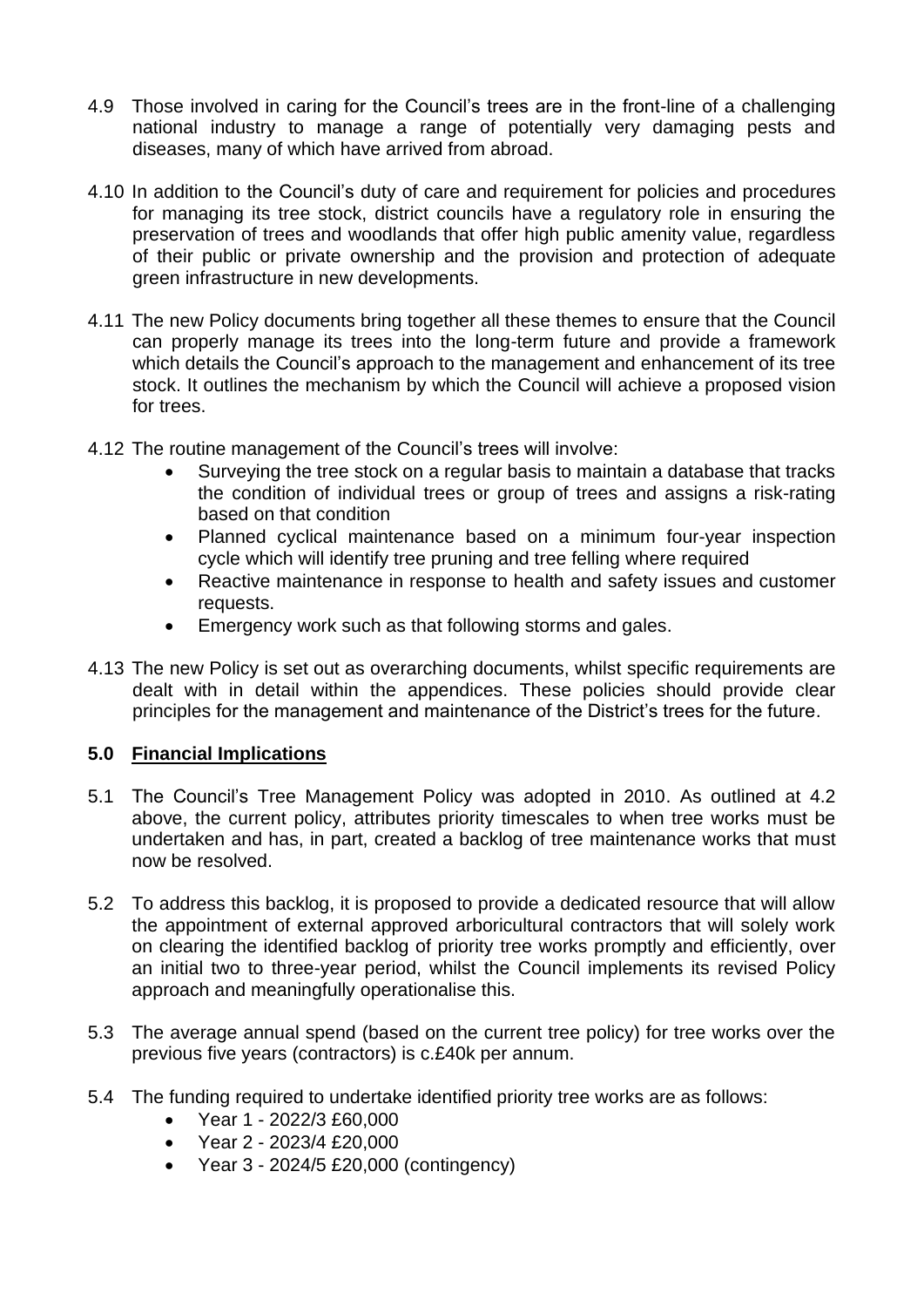- 5.5 In the medium-term, the continued implementation of new strategic and policy approach will help the Council manage identified future risks.
- 5.6 There is currently an annual budget of £10k for dedicated tree works within the General Fund Parks and Green Spaces.
- 5.7 An earmarked reserve for Operational Services has been set-aside from maintenance sums through S106 totalling £154,740 which to-date has not been utilised and has no committed spend against.
- 5.8 The Housing Revenue Account (HRA) contributes £120k pa to Grounds Maintenance for works including grass cutting and trees. This recharge was due to be reviewed in 2020/21 but due to the pandemic never progressed. This will be undertaken during 2022 with a dedicated Accountant and the new Head of Operational Services.
- 5.9 It is proposed to fund the backlog works by utilising the £5k of the Parks and Green Spaces budget allocation in 2022/23 and 2023/24, £10k of the recharge from the HRA to Grounds in 2022/23 and 2023/24 with the balance and majority of the funding to be drawn from the earmarked reserve.
- 5.10 Grounds Maintenance underspends each year due to vacant posts. If, however the team was up to full complement, the HRA recharge could not be utilised as it would negatively impact the General Fund. Any shortfall in funding from either Parks or Grounds would need to be sourced from the earmarked reserve.
- 5.11 A full review of the budgets in Parks and Green Spaces and the Grounds Maintenance needs to be undertaken prior to the next budget round and in line with the new tree policy to ensure any opportunities are maximised and all risks are covered.

### **6.0 Corporate Implications**

### **Employment Implications**

- 6.1 An Assistant Tree Officer was approved as part of the previously approved and now implemented Cultural and Community Services restructure. A team of officers is being established with the requisite skills and expertise to effectively manage the Council's trees.
- 6.2 In addition to the current Tree Officer, there is a vacant Tree Inspector post, which has been repositioned as an Assistant Tree Officer to attract and retain candidates.
- 6.3 Furthermore, a Biodiversity Officer has recently been appointed, who has arboricultural experience. These are additional to the wider support of the Parks and Green Spaces team, within Cultural and Community Services.

### **Legal Implications**

6.4 Under UK law, in England and Wales, the Occupiers' Liability Act 1957 and 1984 governs liability. The earlier Act deals with any liability relating to visitors, i.e., persons who enter the land or premises either by invitation or by permission. The later Act deals with liability to other persons, including trespassers. Occupiers can be held negligent in their duty of care even if injury or damage occurs on land where people do not have access by right or invitation. Under General Liability, a tree owner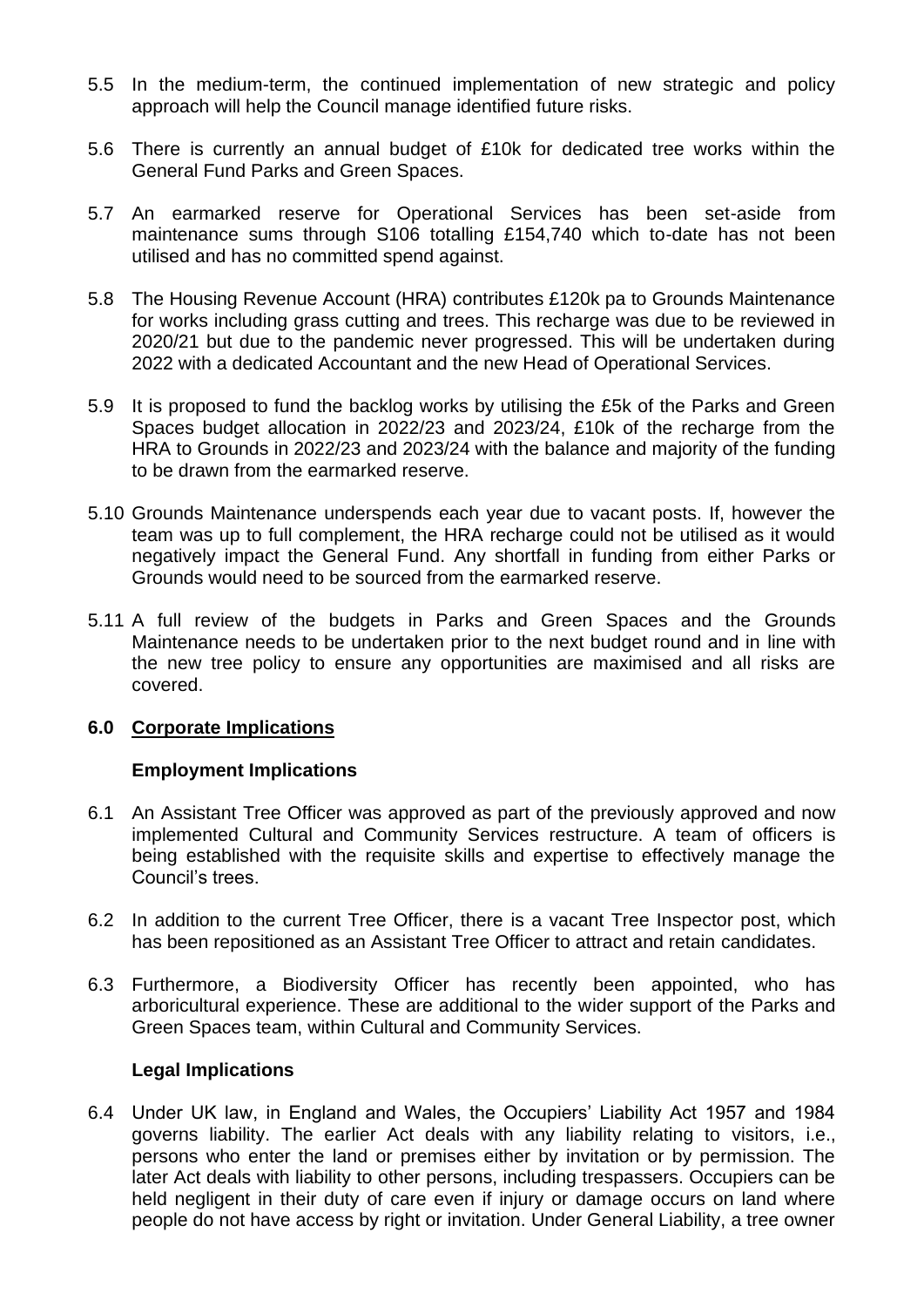has a 'Duty of Care' to its 'neighbours' with regards to the regular inspection and hazard abatement of its tree stock. This duty is laid down in;

- Occupiers Liability Acts of 1957 & 1984
- Highways Act 1980 (especially section 130),
- The Miscellaneous Provisions Act 1976 'Dangerous Trees and Excavation'
- Health & Safety at Work Act 1974 (for bystanders' sec 3(1)).
- Criminal Liability can be pursued under Section 3 of The Health and Safety at Work Act 1974, where there is a general duty of care at Common Law to take reasonable care to avoid injury to your neighbour.
- Corporate Manslaughter and Corporate Homicide Act 2007
- 6.5 The Government consulted last year on the need for Councils to adopt tree strategies and policies, and the proposed response was agreed by this Committee in August 2020. This his could be the subject of future legislation. In addition, the Natural Environment and Rural Communities Act 2006 places a statutory duty to consider biodiversity in all Council functions, which the forthcoming Environment Bill may change to "evidence net biodiversity gain".
- 6.6 The proposed new Management Policy seeks to better meet the legal implications of tree management.

## **Corporate Plan Implications**

6.7 The Management Policy contributes significantly to the Corporate Plan Priorities and Key aims including:

Our Future

- a. Support economic growth and infrastructure
	- i. Enable the delivery of housing across all tenures to meet Local Plan targets
	- ii. Influence the improvement of infrastructure to meet the demands of growth
- b. Transforming the Council
	- i. Provide modern ways of working that support the Council to deliver services to meet changing needs
- Our People
	- c. Supporting and safeguarding the most vulnerable
		- i. Promote health and wellbeing across the district
	- d. Deliver excellent services
		- i. Ensure consistency in the way the Council deals with its service users
		- ii. Have in place methods of communication that enables customers to provide and receive information
		- iii. Ensure technology enables us to effectively connect with our communities
		- iv. Invest in our workforce

Our Environment

- e. Improve the environment of the district
	- i. Enhance biodiversity across the District
- f. Tackle Climate Change
	- i. Strive to make South Derbyshire District Council carbon neutral by 2030
- g. Enhance the attractiveness of South Derbyshire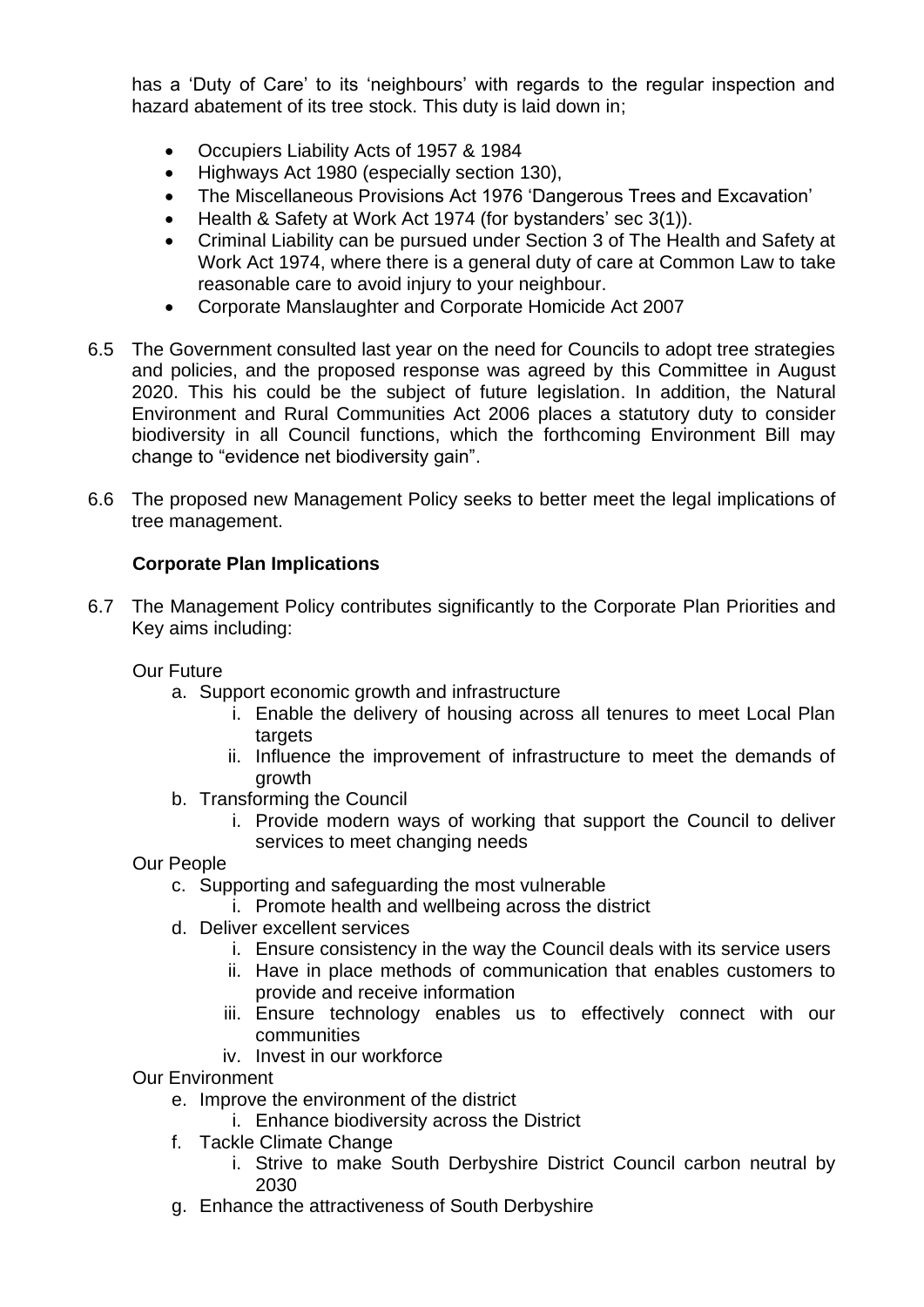- i. Enhance the appeal of Swadlincote town centre as a place to visit
- ii. Improve public spaces to create an environment for people to enjoy

### **Risk Impact**

- 6.8 There is no nationally recognised practice or prescribed methodology for tree management, although Forestry England's - Operational Guidance Book #1 (Tree Safety Management) sets out a good baseline for inspecting trees on the public forest estate. As a result, much guidance derives from established professional practice and case law, which identifies the need for landowners to put in place proactive defendable systems for managing tree risk as part of its general duty of care, particularly for open spaces. If the Council does not have adequate measures in place, it may be liable to substantial financial and reputational consequences, if found to be negligent in its management.
- 6.9 The new Policy allows the Council to protect itself against potential claims for damage or injury, but also allows a much more integrated and pro-active approach to managing trees on its land.
- 6.10 There is currently a Government consultation on the need for councils to create and adopt tree policies and strategies and the matter could be the subject of future legislation. By adopting this Management Policy, the Council will be fulfilling this future need ahead of potential legislation.

### **7.0 Community Impact**

7.1 Effective management of its tree stock is of critical importance to all South Derbyshire residents who benefit from the positive impact of trees in many areas of life including the environment, biodiversity, housing, amenity and leisure. Similarly, effective management is of critical importance to a variety of partners and community stakeholders including the National Forest Company, Forest England, Parish Councils the private sector and a plethora of Voluntary and Community Sector organisations.

### **Consultation**

7.2 Consultation has taken place across relevant service areas within the Council

## **Equality and Diversity Impact**

7.3 None Known

### **Social Value Impact**

- 7.4 Use of local tree contractors can promote local businesses.
- 7.5 Working closely with developers to enable the delivery of housing across all tenures to meet Local Plan targets.
- 7.6 Potential to involve communities in planting schemes etc.

## **Environmental Sustainability**